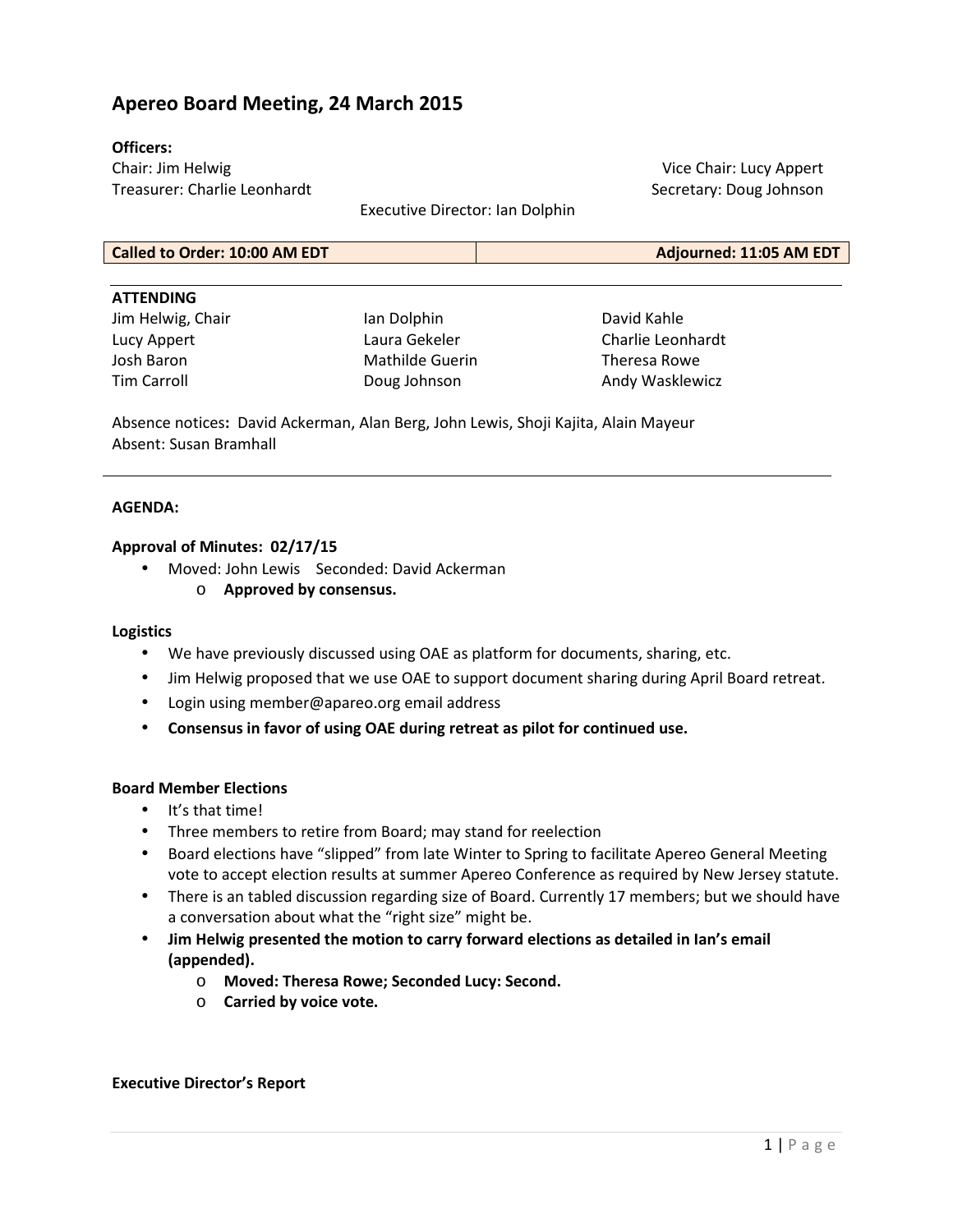- A. Much of March has been taken up with travel to the Ja-Sakai and LAK 2015 conferences, with the OpenCast event in Manchester on 25th-27th.
- B. Japan Sakai Conference
	- Around 100 attended the 2015 Ja-Sakai Conference, which took place at Hosei University, Tokyo, on 9th March. I presented an update on Apereo in general, and on the work of the Apereo Analytics Initiative specifically. A private meeting with Ja-Sakai leaders agreed that the current dues levels are appropriate for Japan, and reported three new adoptions of Sakai; the Open University of Japan, Tokyo Metropolitan University, and Shibaura Institute of Technology. I raised the issue of connecting with adopters/contributors of other Apereo software in Japan, and will poll software communities for any information on same. I took the opportunity presented by my visit to Tokyo to meet with one of our commercial affiliates, Asahi Net. My thanks, as always, for the great hospitality shown by my hosts in Japan.
	- My slides for the event at Hosei are on Slideshare at http://www.slideshare.net/IanDolphin1/introducing-apereo-and-apereo-analytics
- C. Meetings at Columbia University
	- I met with a number of projects at Columbia University. There are possibilities for engagement with our incubation process I will continue to explore.
- D. LAK Conference
	- I attended the LAK Conference at Marist College in Poughkeepsie in March. The event was well attended (200+?), and featured a keynote by Chuck Severance. Apereo, and the Apereo Analytics Initiative, had a significant degree of exposure across the event, which reflected a developing shared agenda.
- E. South Africa Conference 23rd/24th March
	- Chuck Severance will speak remotely on Sakai, I will speak on Apereo and Learning Analytics early on March 24th.
- F. Trade Service Mark registration/reregistration.
	- Proceeding for UniTime, OpenCast, Karuta, CAS, Open Apereo, Bedework, Student Success Plan. The Open Academic Environment requires further "specimens" of use before application, which is under discussion with the Project Lead.
- G. OAE and UniTime
	- Both made releases during March. The UniTime release is the first under the auspices of Apereo
- H. Keitai Residual funding resolved.
	- Will be transferred to the mobile effort incorporated into Ra11y (Sakai Accessibility) Project.
- I. GEANT Conversation
	- I have held an early stage conversation with GEANT (formerly TERENA and DANTE http://www.geant.net/Pages/default.aspx ) regarding potential partnership work around incubation. GEANT is the European network of research networks. I am hoping to progress this further during April and May.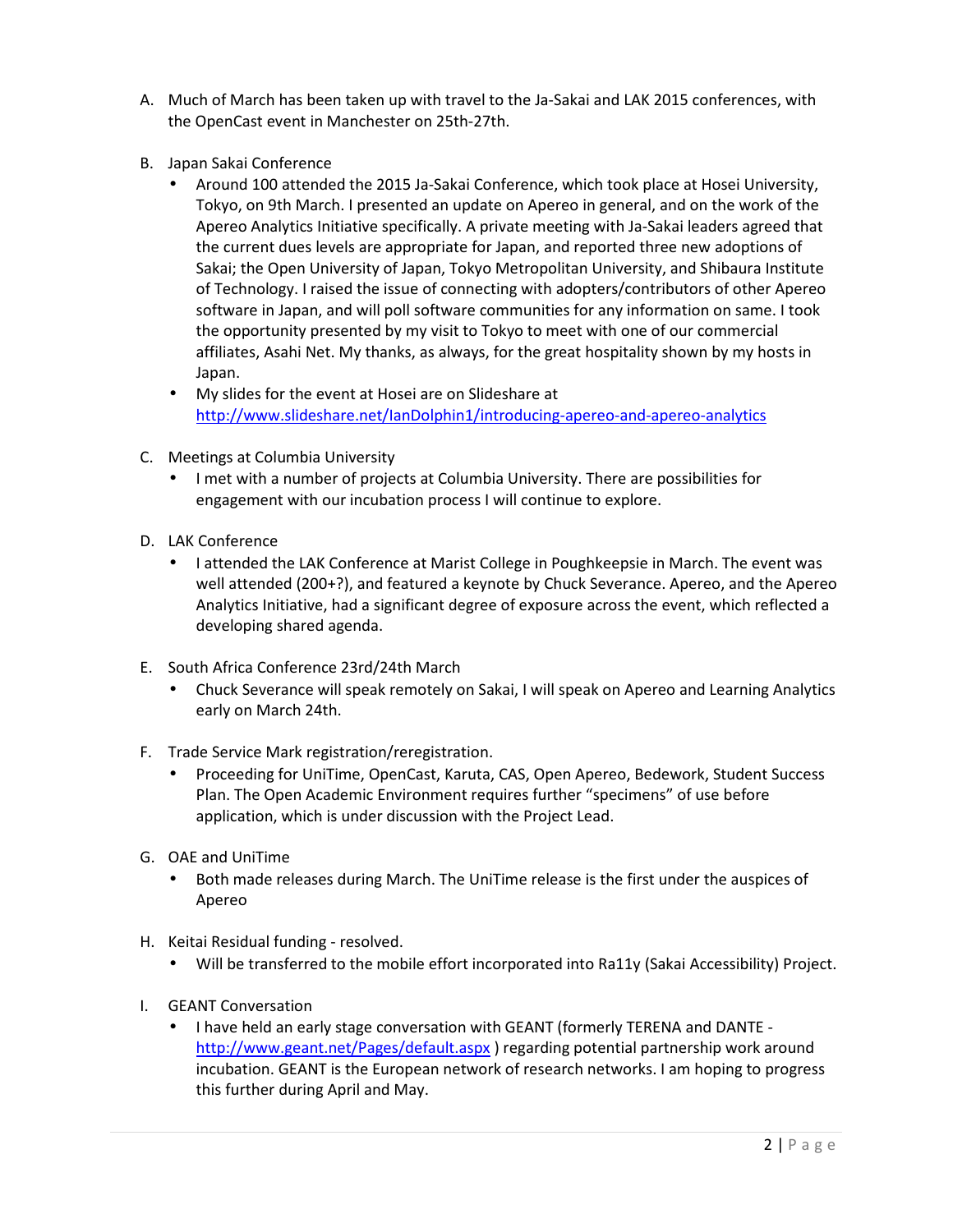- J. Incubation Review
	- Is proceeding. I anticipate bringing outcomes and proposals before the board during May.
- K. Value Proposition document rework
	- [already circulated]
- L. Newsletter.
	- Lucy Appert has volunteered to edit the Apereo Newsletter, which has become a little irregular of late. My thanks to Lucy for this - it will be a tremendous help to our communications effort.

## **Friends of Apereo Proposal (Tim Carroll)**

- Feedback on current proposal distributed by Tim earlier:
	- o Create a group tasked to gather funding to create a program to recognize/reward individuals for their work and contributions to the community;
- Board members expressed support for the idea and appreciation to Tim for taking the lead on this program **<Applause>**.
- Suggestion to draw on Apereo Fellows program as model from which to draw elements
	- o Recommendation: Anthony Whyte,
	- o Draw on former Board Members?
	- o Solicit volunteers via newsletter?
	- o Call for volunteers on Apereo website?
	- o Identify types of people to invite to participate
- Consider recognizing people outside Apereo organization who have been supporters/advocates
- **Overwhelming consensus in favor of moving this program forward with Tim continuing to provide leadership.**

## **Sakai Marketing and Communications Document**

- Thanks to Dr. Mark A. Van Dyke and his students and interns for preparing this report! **<enthusiastic applause!>**
- Thanks also to Josh for his work brokering this effort **<Applause>.**
- Research and analysis of strategic communication issues faced by Sakai
- Proposed plan for addressing those issues:
	- o "This plan recommends a crowdsourcing approach that leverages the communication expertise of Sakai members to provide communication services."
	- o "… also includes a crisis contingency component to help Sakai and Apereo officials prepare for and communicate in the event of an unforeseen technical or organizational crisis.
	- o "… lays the framework for an affordable and sustainable communication strategy that meets Sakai's needs well into the future."
	- $\circ$  "Adoption of this plan will also continue to provide educational and professional opportunities for students and faculty in the broader Sakai community."
- Started with Sakai; but Mark is interested in expanding to Apereo as well as to non-profit/open source organizations
	- o How can we leverage that interest and make arrangements to proceed?
- Issues expressed
	- o Marketing Apereo/marketing individual projects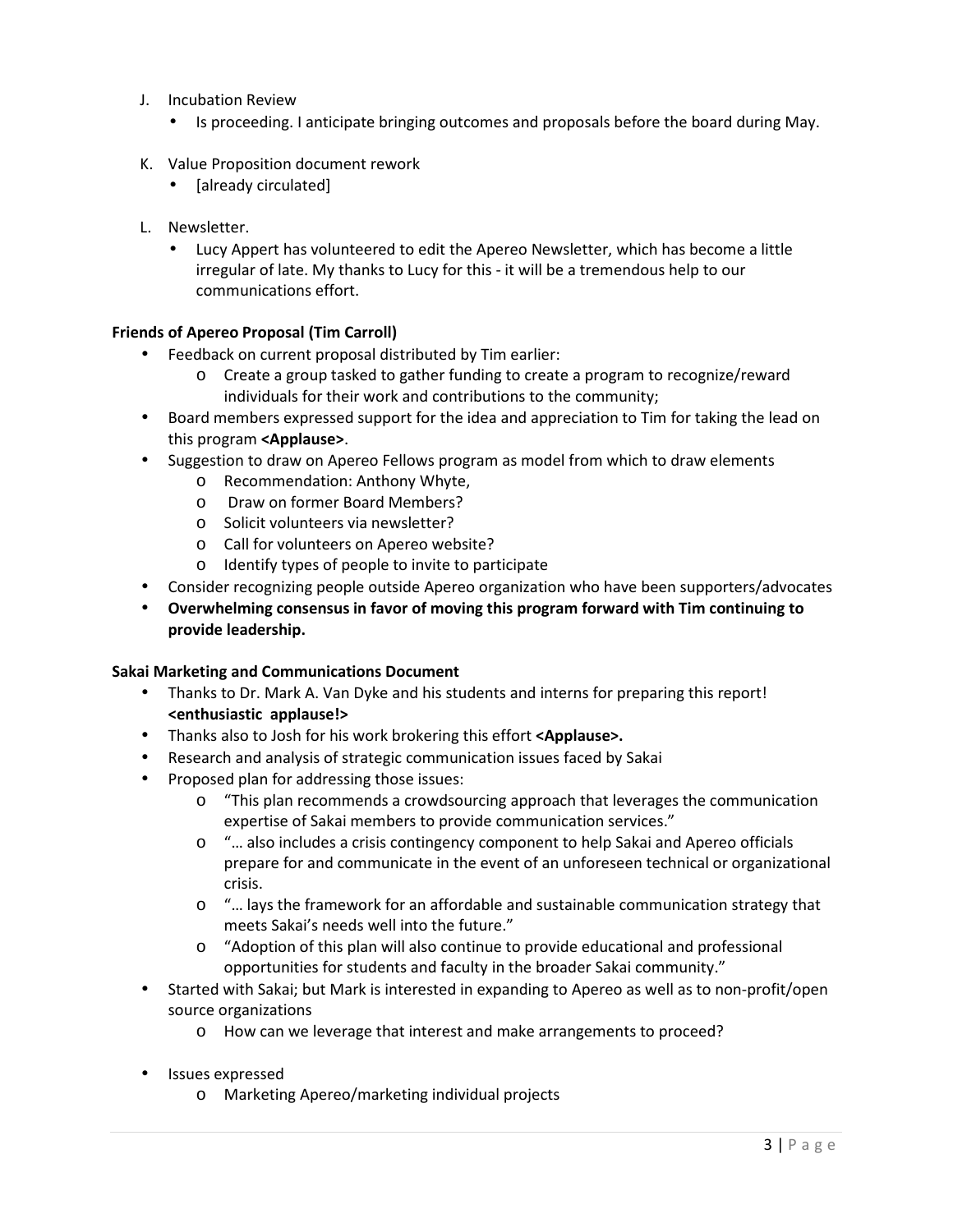- o How does software selection work in the new technology environment, and how do we effectively market in that environment?
- o Are there other schools/instructors teaching this kind of marketing course that could be leveraged to scale the program, expand research, and create collaboration
- Proposal: Advance this project
	- o Schedule conference call to discuss with Mark
		- Tim, Laura, Andy, Josh expressed interest in participating in the call
		- **Josh will schedule that follow-on call**
- Tabled for further conversation due to time constraints

# **Topics for April Board Meeting/Retreat**

• David Kay is interviewing Board members to identify key themes and create agenda and activities.

# **Adjournment:**

- **Moved: Laura Gekeler. Seconded: Theresa Rowe.** 
	- o **Approved by Consensus.**
	- o Meeting adjourned at 11:05 PM (EDT)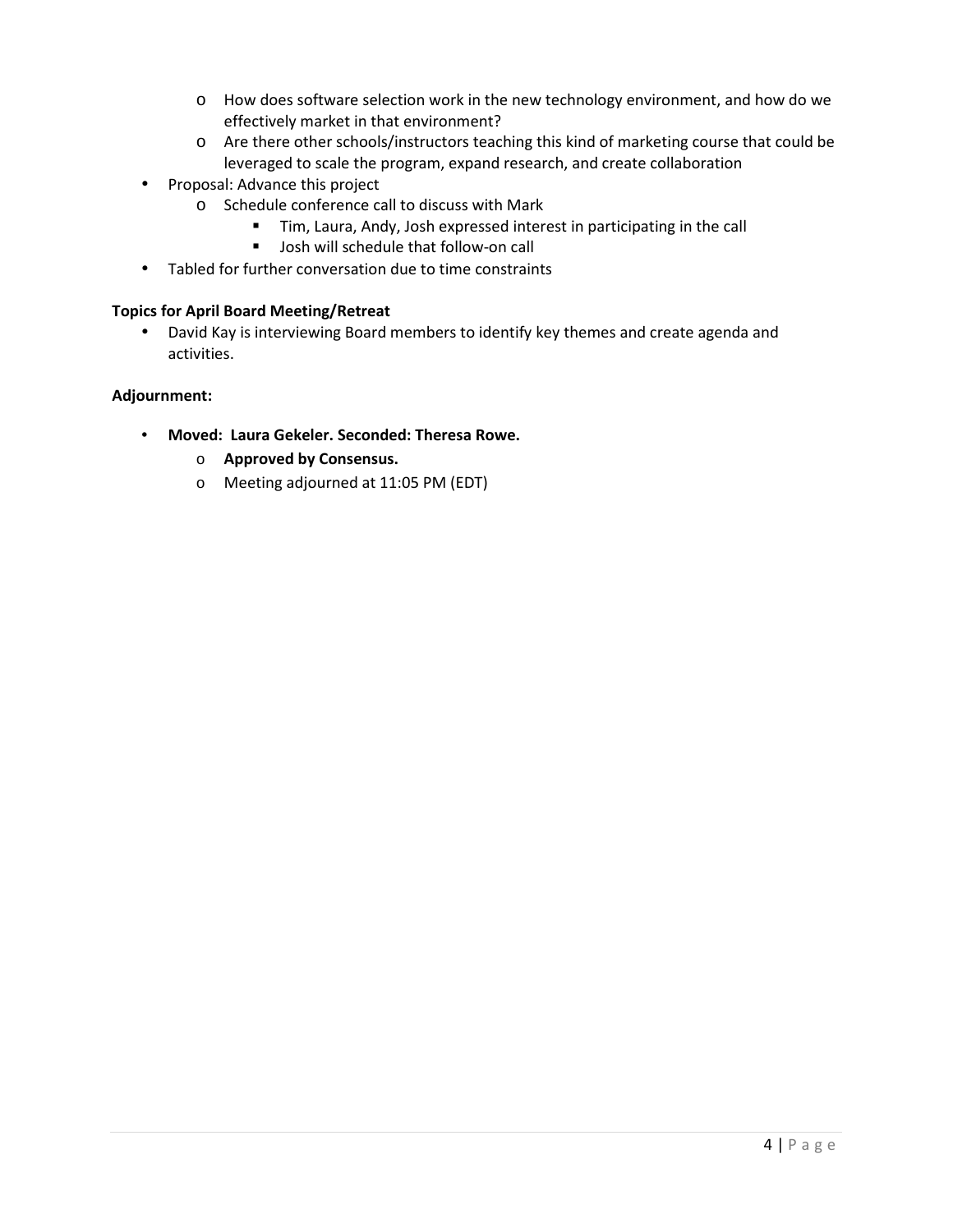# **Appendix: Ian Dolphin email of 3/24/2015**

We're moving into the board election period, and I would like to get the appeal for nominations out by the end of March/early April. The current board members terms of office are recorded in the attached spreadsheet.

We have five "founding" members, of whom it was anticipated that three would "roll off" this year. Given that Jim and Doug were elected officers in January, it would appear logical that the other three should roll off. Any of them can stand for re-election, of course. If the meeting today could approve this, or suggest a viable alternative, this will allow me to move forward.

A note: according to bylaw, we should rotate one third of the board off per year and elect/re-elect. I do \*not\* suggest we attempt this in 2015 (this would mean 5 rolling off rather than 3), but term expiration and remaining founding board members rolling off would allow us to stabilize around this model in 2016. (When we regard the "transition" period as complete).

I'm not unhappy with the current board numbers, but we should schedule a discussion around an optimal size for the board later in the year - the bylaws give us a great deal of flexibility.

|    | <b>Board Member</b> | <b>Year Elected</b>      | <b>3 Year Term Ends</b>         |
|----|---------------------|--------------------------|---------------------------------|
| 1  | Appert, Lucy*       | 2014                     | 2017                            |
| 2  | Ackerman, David     | 2013                     | 2016                            |
| 3  | Baron, Josh         | (Founding)               | 2015                            |
| 4  | Berg, Alan          | 2014                     | 2017                            |
| 5  | Bramhall, Susan     | 2014                     | 2017                            |
| 6  | Carroll, Tim        | (Founding)               | 2015                            |
| 7  | Gekeler, Laura      | 2014                     | 2017                            |
| 8  | Guerin, Mathilde    | <b>ESUP Nominee 2015</b> | <b>Annual Renewal</b>           |
| 9  | Helwig, Jim*        | (Founding)               |                                 |
| 10 | Johnson, Doug*      | (Founding)               |                                 |
| 11 | Kahle, David        | 2013                     | 2016                            |
| 12 | Kajita, Shoji       | 2013                     | 2016                            |
| 13 | Leonhardt, Charlie* | Appointed (Treasurer)    | <b>Annual Officers Election</b> |
| 14 | Lewis, John         | (Founding)               | 2015                            |
| 15 | Mayeur, Alain       | 2013                     | 2016                            |
| 16 | Rowe, Theresa       | Appointed (2013)         | (2016?)                         |
| 17 | Wasklewicz, Andy    | Appointed (2014)         | (2017?)                         |

# **Current Board Members**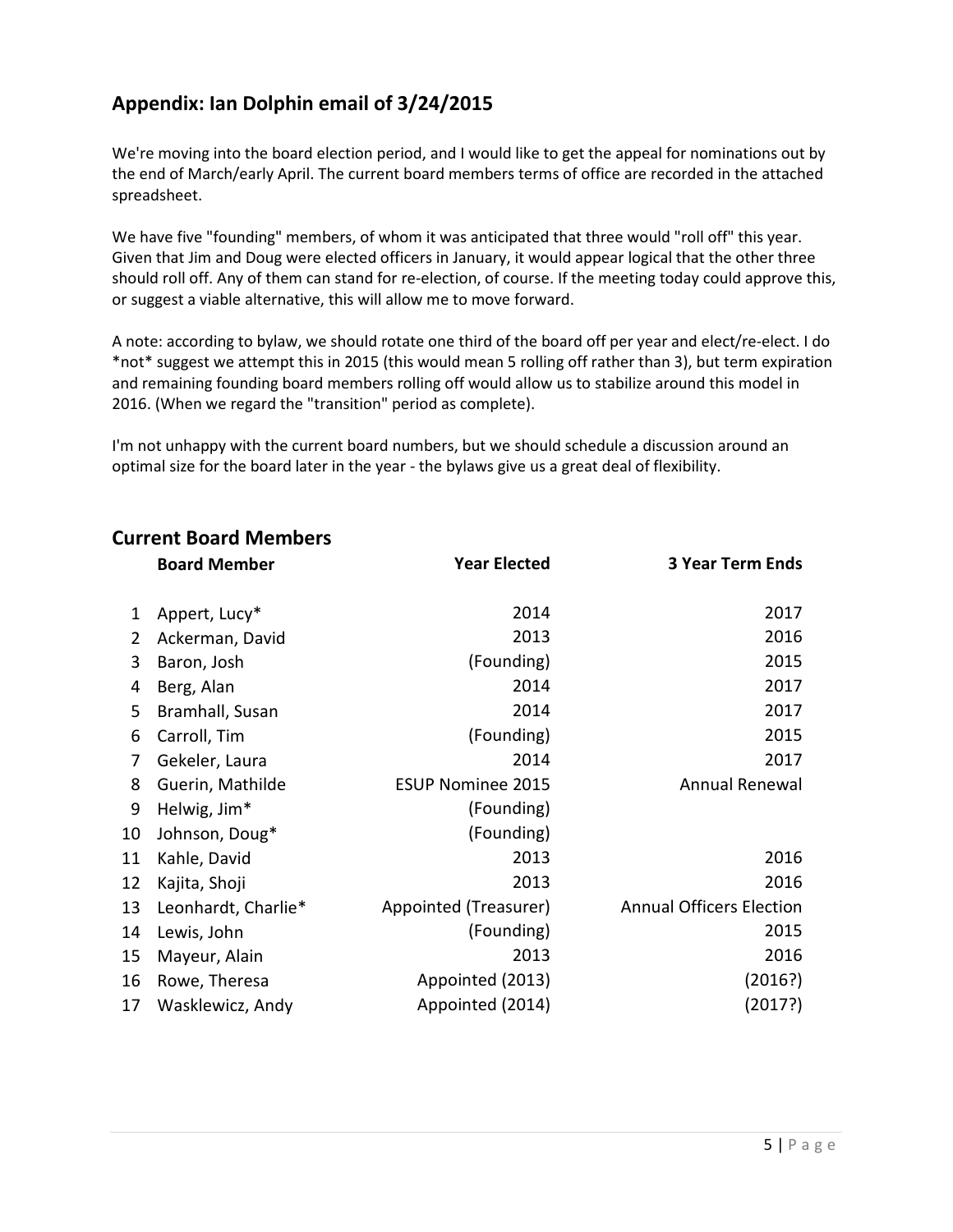# **Information Items**

## **Participation Calendar:**

- **Apereo Board Elections**. To begin later march/early April.
- Discussion around the potential for the **Unconference** to be held in Montreal, alongside an Apereo Quebec event, are ongoing.
- **Open Apereo 2015**. May 31 June 4, 2105, Baltimore, Maryland. USA.
- **Apereo Webinars**: https://www.apereo.org/content/apereo-events
- **Xerte Online Toolkits**. April 8, 2015, Noon (US Eastern).
- **Educause Annual Conference 2015**. Oct. 27 30, Indianapolis, IN, USA. (Note: Apereo Board typically meets at this Conference; officially or socially depending on # attending).